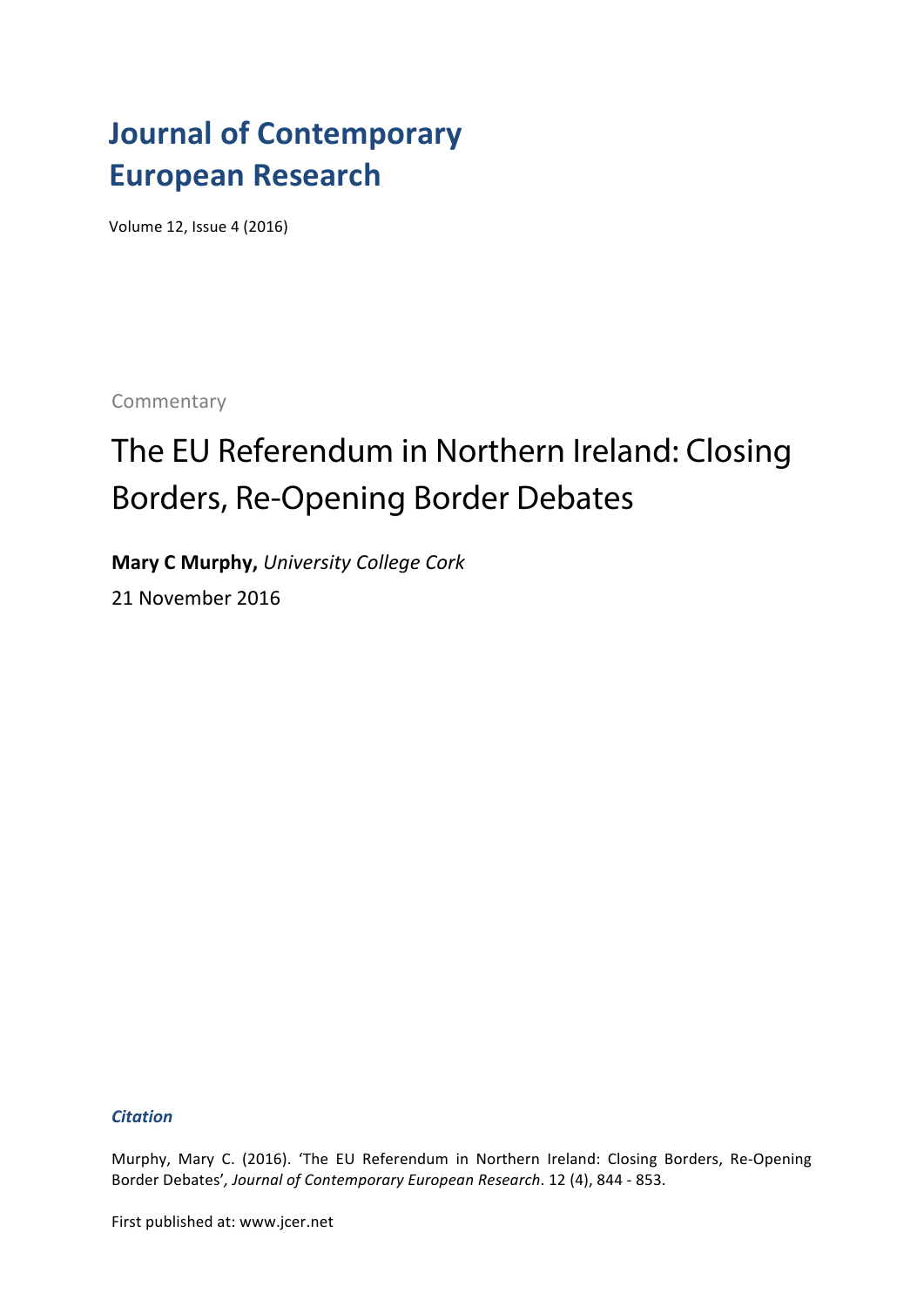### ABSTRACT

The UK decision to leave the European Union (EU) following a referendum in June 2016 fundamentally alters the country's relationship with the EU, with its European neighbours, with the rest of the world and potentially with its own constituent units. It is clear that different parts of the UK will be impacted differently by this decision and by the unfolding exit terms and process. In this context, Northern Ireland is considered to be particularly vulnerable. This article examines the referendum campaign in Northern Ireland by detailing input from the Northern Ireland administration, political parties, civil society and external figures. The article suggests that the overall referendum campaign in Northern Ireland was hamstrung by the opposing positions taken by key political protagonists, particularly Sinn Féin and the Democratic Unionist Party (DUP). This produced a challenging context for the referendum debate in Northern Ireland. The postreferendum period has also been marked by persistent differences in relation to how best to approach specific Northern Ireland issues and challenges. A continued absence of clear positions and a lack of contingency planning underline a poor level of preparedness for future political developments.

2016 has brought a series of political shocks and surprises across the Western democratic world. Disaffected voters have delivered unexpected referendum and election results which profoundly challenge existing governance arrangements. The UK's decision to leave the European Union (EU) following a referendum in June 2016 fundamentally alters the country's relationship with the EU, with its European neighbours, with the rest of the world and potentially with its own constituent units. The impact of the vote remains difficult to qualify and quantify, but it is clear that different parts of the UK will be impacted differently by this decision and by the unfolding exit terms and process. In this context, Northern Ireland is considered to be particularly vulnerable (see for example ESRI 2015; Morgenrath 2015; and Open University Business School and Northern Ireland Assembly 2015). 

The EU has played a subtle role in supporting Northern Ireland since the UK acceded to the then European Community in 1973. EU support for successive domestic peace efforts has been underscored by financial commitments and initiatives (see Hayward and Murphy 2012 for an overview). In turn, support for the EU in Northern Ireland has typically been stronger than in other parts of the UK. This proved to be the case when, in contrast to the UK as a whole, the Northern Ireland electorate returned a vote to Remain following the June 2016 referendum.

This article examines the referendum campaign in Northern Ireland and focuses on the words and actions (or lack thereof) of the Northern Ireland administration, political parties and civil society. It references input from UK political figures and it examines the extent to which the Irish government took an active interest in the referendum question. The article suggests that the overall referendum campaign in Northern Ireland was hamstrung by the opposing positions taken by key political protagonists, particularly Sinn Féin and the Democratic Unionist Party (DUP). This produced a challenging context for the referendum debate in Northern Ireland. The post-referendum period has also been marked by persistent differences in relation to how best to approach specific Northern Ireland issues and challenges. A continued absence of clear positions and a lack of contingency planning underline a poor level of preparedness for future political developments. Arguably, this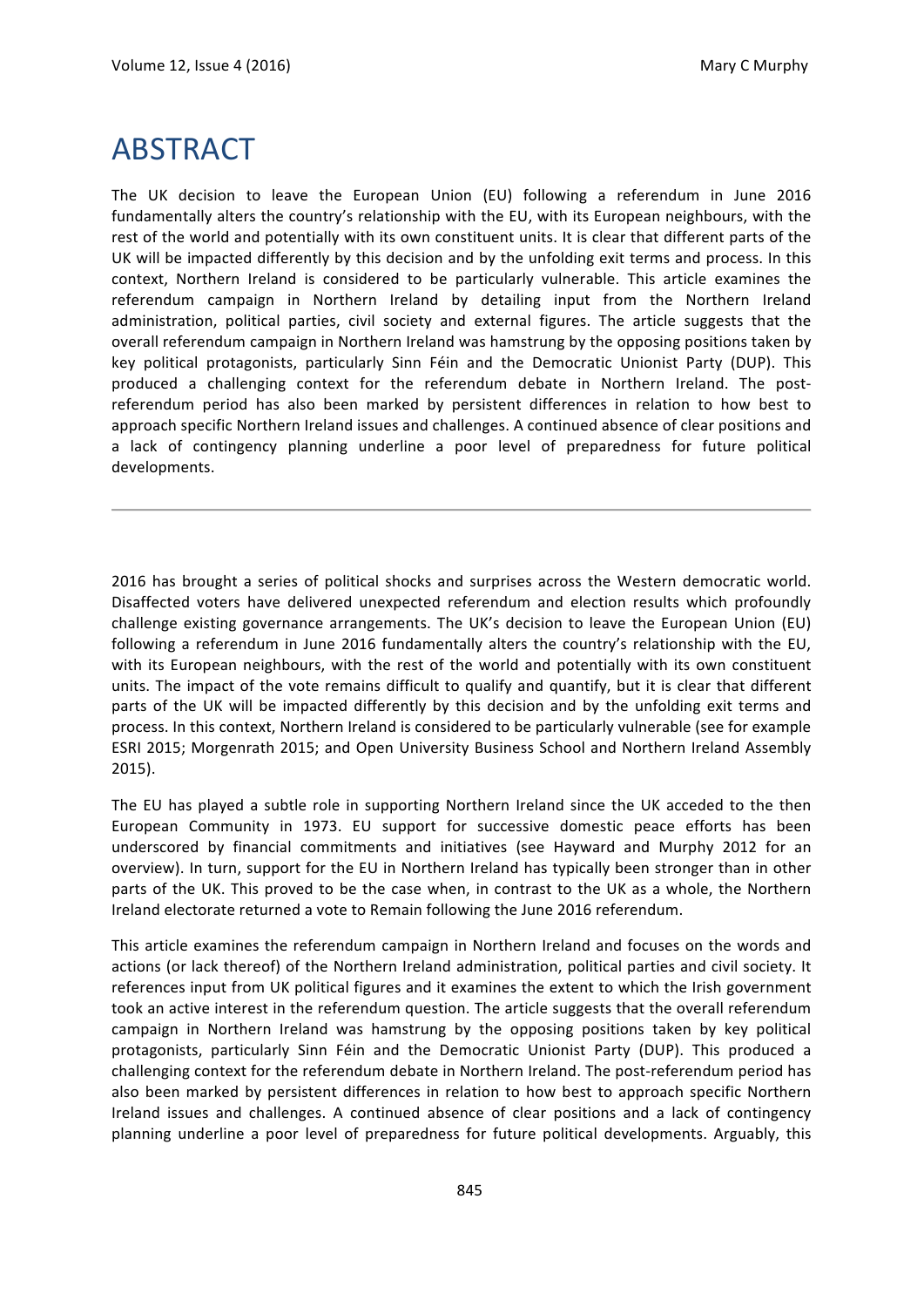diminishes the extent to which the Northern Ireland interest can be protected as the EU and the UK negotiate their future relationship.

#### **THE REFERENDUM CONTEXT IN NORTHERN IRELAND**

The smallest of the UK's devolved regions, Northern Ireland is geographically removed from the rest of the UK but shares a land border with the Republic of Ireland. Scarred by an extended period of conflict which, in its most intense form, endured from the late 1960s to 1994, Northern Ireland was experiencing profound political instability during the early years of UK accession to the EU. Support for UK membership of the EU in 1973 was muted in Northern Ireland. Only one political party, the nationalist Social Democratic and Labour Party (SDLP), was vocal in supporting accession. Unionists and Republicans were less enthusiastic. The former feared a potentially negative impact on British national sovereignty and the latter was focused on the drive to secure all-Ireland sovereignty. A lack of domestic support for the EU was not the only factor limiting Northern Ireland's early relationship with the Union. Engagement was also thwarted by the region's own internal political troubles and the operation of direct rule. The conflict dominated political discourse and discussion in Northern Ireland, to the point where other policy priorities were side-lined. And nor did the specific governance arrangements which pertained until the signing of the 1998 Belfast Agreement facilitate a high degree of regional autonomy. The operation of direct rule effectively allowed the Northern Ireland political class to distance themselves from conventional political and policy debates. The introduction of devolution in 1999 altered Northern Ireland's constitutional status within the UK. The region was granted advanced decentralised powers which were to be managed by a directly elected cross-community Assembly and Executive. This move demanded much of Northern Ireland's political parties and personnel. It required the new administration to engage more robustly with a 'normal' policy agenda and less with constitutional and security issues. For the first time in generations, Northern Ireland politicians began to grapple with a range of pressing socio-economic challenges across policy portfolios including health, education, welfare and the environment. Contrasting pro- and anti-EU party positions sometimes impacted on the outputs of the local administration but, for the most part, Northern Ireland enjoyed a harmonious relationship with Europe. 

#### **THE REFERENDUM CAMPAIGN IN NORTHERN IRELAND**

Northern Ireland's traditionally positive relationship with the EU produced a less hostile referendum campaign than was evident across other parts of the UK. The region's geographic separateness from the rest of the UK and its land border with the Republic of Ireland have created a different context for its relationship with the EU. In addition, Northern Ireland's distinctive political features mean that debate and discussion takes place in an altogether different political and social environment. The region's consociational devolution arrangement and a dual ethnic party system make for a distinctive and unusual political context.

The devolved power-sharing Northern Ireland Executive is composed of political parties from both sides of the political divide and a series of specific arrangements exists to manage and legitimise decision making and the legislative process. This political system was explicitly designed to accommodate and to protect the rights and interests of the two communities in Northern Ireland. The system is subject to some criticism, including the charge that opposing political parties may often face difficulties in reaching agreement on contentious issues. This scenario was apparent for the 2016 EU referendum in Northern Ireland. In contrast to other devolved UK regions - such as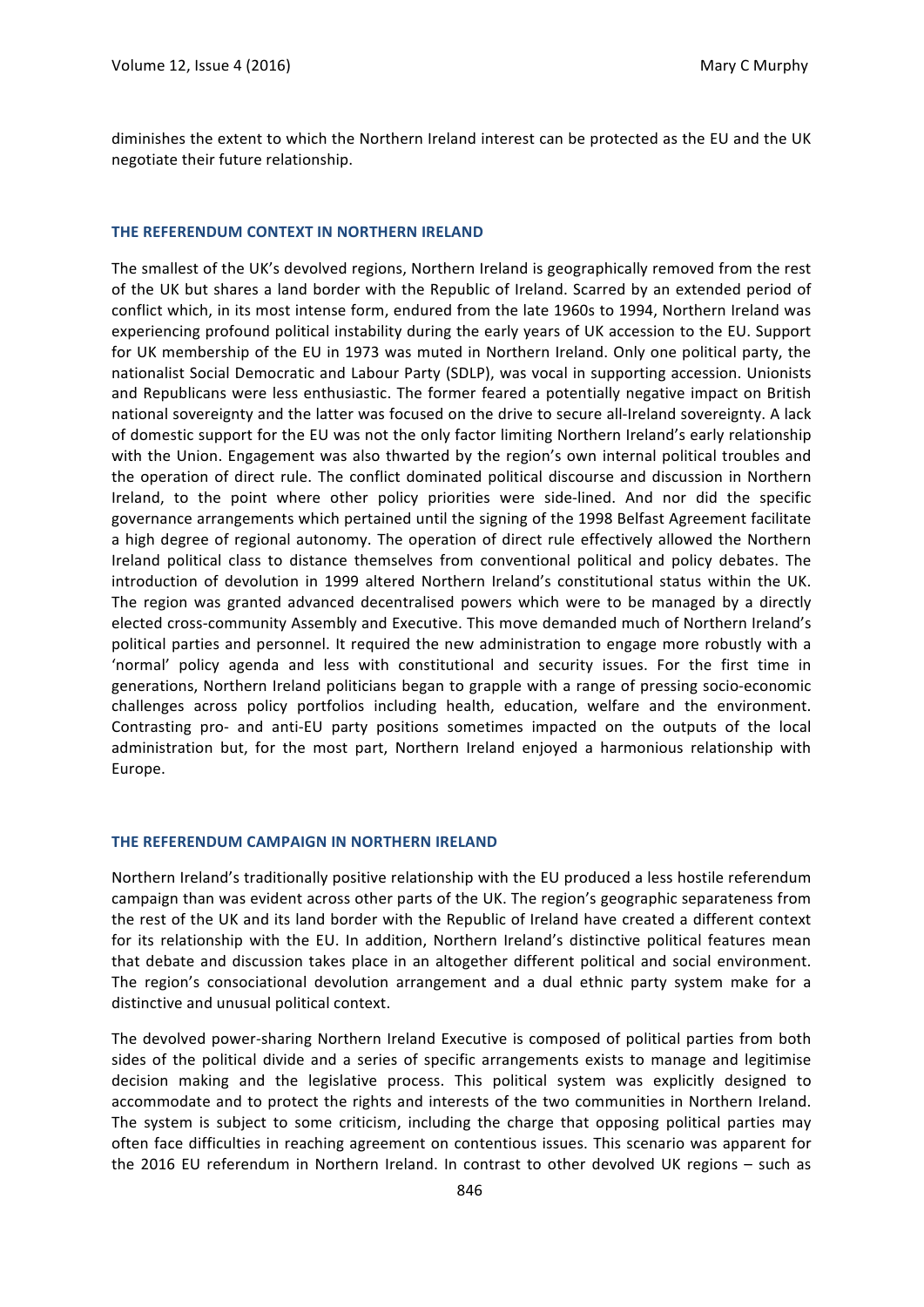Scotland and Wales – the Northern Ireland Executive did not produce a position paper on the EU referendum. The Northern Ireland *Draft Programme for Government Framework* 2016-2021 did not include consideration of a possible Brexit and its implications for Northern Ireland. A lack of clarity and unity on this question extended to the Northern Ireland Assembly where there was minimal discussion of the referendum. Assembly Committees, such as the Committee of the then Office of the First Minister and Deputy First Minister (OFMDFM) did not include reference to the EU in its strategic priorities for 2014/2015. 'European issues' was an indicative committee priority for 2015/2016, but in the immediate run-up to the referendum, the committee (since renamed the Committee of the Executive Office) did not engage to any extensive degree with the question of EU membership. Other sectoral committees did consider the referendum. The Enterprise Committee investigated the economic implications for Northern Ireland of a Brexit. The Briefing Note (produced by the Open University) estimated that economic output in Northern Ireland would be 3 per cent lower in the event of a UK departure from the EU (Open University Business School and Northern Ireland Assembly 2015). $<sup>1</sup>$ </sup>

Northern Ireland's regional political parties and unusual party system meant that other UK political forces, such as the Conservative Party, the Labour Party and UKIP, did not dominate the campaign as they did elsewhere. These parties have only a small presence in Northern Ireland and so constitute very minor players. In Northern Ireland, the EU has never stirred the same level or intensity of political debate as in other parts of the UK. The SDLP has long been the most strident in its support for the EU and continued EU membership. The party, and in particular its young leader, were a strong and vocal advocate for Remain. Sinn Féin's support for the EU has altered over time. Opposed to successive EU referendums on EU treaties in the Republic of Ireland, the party opted to support the Remain side in Northern Ireland. The party position was influenced by Sinn Féin's belief that a UK exit from the EU would damage Northern Ireland's relationship with the rest of the island of Ireland. Other smaller parties, including the Alliance Party of Northern Ireland (APNI) and the Green Party also campaigned for the UK to stay in the EU. Of the two unionist parties, the smaller Ulster Unionist Party (UUP) chose to support Remain. This decision was somewhat at odds with the party's traditionally sceptical stance on Europe and it was opposed by some former and serving UUP figures. The largest unionist party, the DUP, and the much smaller Traditional Unionist Voice (TUV) party were the key political advocates for Leave in Northern Ireland. The DUP was also closely allied to the official Vote Leave campaign (see McCann and Hainsworth 2016).

All of the Northern Ireland political parties, bar the SDLP, were late to develop and articulate their positions on the referendum question. In addition, political parties were distracted by the Northern Ireland Assembly election which took place just a few weeks prior to 23 June. During this period, parties were heavily focused on election campaigns and local issues. Electioneering did not tend to include any substantial consideration of the upcoming referendum. Political engagement with referendum issues did get more pronounced in the weeks immediately before the vote, but even then, the overall impression is of a campaign which lacked energy, depth and momentum.

Similarly to the rest of the UK, the voices for Leave and Remain were filtered through two official campaign groups. *Britain Stronger in Europe* and Vote Leave established branches in Northern Ireland and both groups focused largely on general topics relevant to the broader UK debate, with some limited discussion of Northern Ireland specific concerns. Sectoral bodies and interest groups were also active. The Confederation of British Industry (CBI) (NI) was among the more vocal contributors to the debate. Trade unions and the voluntary and community sector also engaged. The EU Debate NI initiative (launched by the Centre for Democracy and Peace Building (CDPB)) aimed to provide a forum and space for detached and objective consideration of key issues (see EU Debate NI 2015). The local Northern Ireland media covered the referendum campaign, and that coverage became more frequent and numerous as the referendum date neared. The UK national press also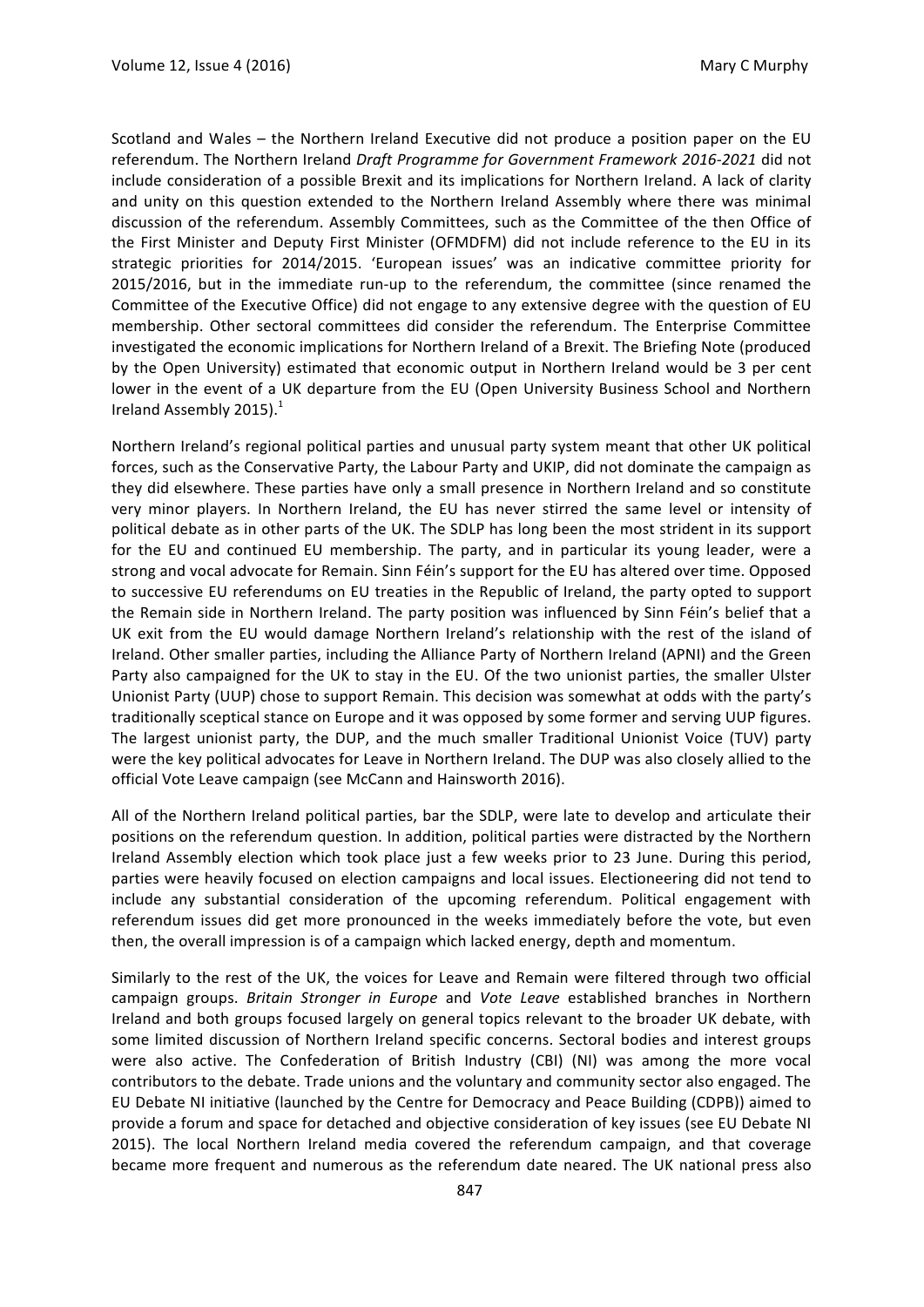has substantial penetration in Northern Ireland. The majority of this coverage pushed a Vote Leave perspective (see Levy, Aslan and Bironzo 2016).

Rather unusually, the Irish government contributed to the debate, not just in Northern Ireland, but more broadly across the UK. Much of the wider Irish political establishment harboured deep concerns about the impact of a possible Brexit on the Republic of Ireland. The issue was categorised as a strategic threat to Ireland's national interest (see Department of the Taoiseach 2016).

The major campaign issues in Northern Ireland were somewhat different from those which animated discussion elsewhere. Immigration was discussed but to a lesser extent. Those opposed to Brexit in Northern Ireland were more concerned about the political and economic impact of a UK exit from the EU on the border between Northern Ireland and the Republic of Ireland. The implications for free movement, trade and the peace process were key referendum themes (and these were issues which also exercised the Irish government). The question of EU funding, particularly future access to structural funds, the Peace Programme and the Common Agricultural Policy (CAP), was also much discussed during the Northern Ireland campaign. The DUP and other Leavers disputed the purported negative political and economic impact of Brexit and First Minister Arlene Foster objected strongly to the contention that Brexit might undermine the Northern Ireland peace process. Cries of 'Project Fear' were not unusual. The Leave campaign was aided by leading pro-Brexit figures who visited Northern Ireland during the campaign, most notably Nigel Farage and Boris Johnson. Those supportive of Remain were helped by contributions from senior UK and Irish political figures, including the Prime Minister and the Irish Taoiseach who also spent time in Northern Ireland.

A low-key campaign was more spirited during the final days before the vote (perhaps motivated by poll figures which suggested that the Remain side was losing ground). However, on the whole, the campaign was late to gain traction and it did not substantially engage the political establishment or the public. The claims of both sides were not informed by detailed research or analysis pertinent to Northern Ireland, and nor were they forensically interrogated by the media. The politically sensitive themes which the referendum discussion touched upon in terms of the UK's constitutional future, the status of the border between Northern Ireland and the Republic of Ireland and the impact of the vote on the peace process may also explain why parties shied away from detailed discussion and debate.

#### **THE REFERENDUM OUTCOME IN NORTHERN IRELAND**

The pollsters have been making unreliable predictions of late! In Northern Ireland however, the EU referendum result was as expected. 55.8 per cent supported Remain, a figure which is lower than that recorded in other regions which voted the same way, namely Scotland, London and Gibraltar. Turnout in Northern Ireland was down too. Almost ten percentage points lower than for the UK as a whole, and 8 per cent less than the turnout figure for the Northern Ireland Assembly election a few weeks earlier. Turnout was also slightly down in nationalist constituencies. The Sinn Féin stronghold of West Belfast where fewer than 50 per cent of voters cast a vote is particularly notable. Murphy (2016) has suggested that: 'some nationalist voters may have strategically absented themselves from the voting booths in an attempt to contribute to a Leave vote – a result which would provide a basis for calls for a border poll (or referendum on a united Ireland)'. Sinn Féin's call for a border poll in the immediate aftermath of the vote was roundly rejected by all other political parties and by the UK and Irish governments. The suggestion that the Northern Ireland vote to Remain is synonymous with support for a united Ireland is not plausible given that almost two-fifths of Unionists supported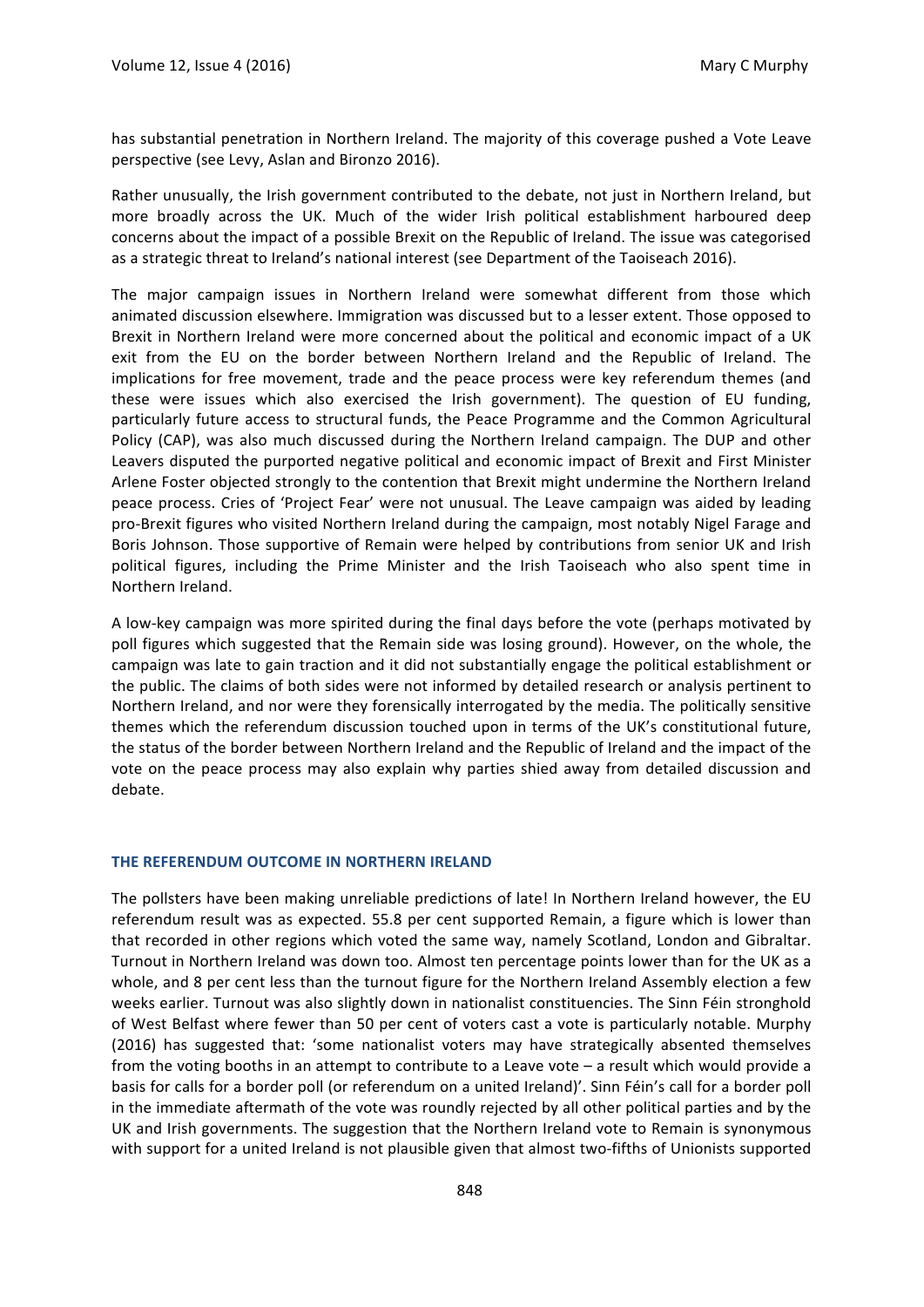the Remain side. The notion that their constitutional preference for unity with the UK has now diminished or disappeared is imprudent.

The Northern Ireland result, however, does reveal a clear East-West divide in Northern Ireland. 11 of the 18 constituencies there voted Remain, including the Belfast constituencies and all border constituencies. A Leave result was recorded in all Eastern constituencies, whilst those constituencies represented by a nationalist or independent MP returned a vote in favour of continued EU membership. In fact, the Foyle constituency recorded the fourth highest Remain vote (78.3 per cent) of all UK constituencies. Three constituencies with Unionist representation in Westminster also supported Remain. The seven constituencies which voted Leave were all Unionist in orientation.

This referendum outcome is interesting because it does not demonstrate the existence of a stark communal divide. A simplistic nationalist/unionist explanation for the Northern Ireland vote is not convincing (Mills and Colvin 2016). This is also confirmed by an Ipsos-Mori poll which found that 40 per cent of Protestant voters in Northern Ireland wanted the UK to stay in the EU (McBride 2016). Related research by Garry (2016: 2) notes that: 'two thirds of self-described "unionists" voted to leave while almost 90 per cent of self-described "nationalists" voted to remain'. Unionists were less influenced by their party's position than nationalists were. A larger proportion of Unionists than nationalists defied their party position when voting in this referendum  $-$  25 per cent of DUP supporters voted to Remain, while 58 per cent of UUP voters opted to Leave (Garry 2016: 6).

In line with other trends across the UK, educational qualification is linked to vote choice in Northern Ireland. The more educated were more likely to support Remain. 80 per cent of professionals chose for the UK to stay in the EU while fewer than 50 per cent of manual workers did. Attitudes to immigration were also predictors of vote choice with those opposed to immigration more likely to vote Leave. Northern Ireland attitudes mirror some of the deeper socio-economic concerns which motivated voters across the UK as a whole:

In short there does seem to be evidence supporting the idea that there is a cluster of traits (low education and skill) and beliefs (anti immigrant, socially conservative, alienated from politics) associated with the leave vote in Northern Ireland that is consistent with the 'left behind by liberal globalisation' argument elaborated in the rest of the UK (Garry 2016: 6).

#### **THE REFERENDUM AFTERMATH IN NORTHERN IRELAND**

Questions about the status of the Irish border after Brexit have dominated discourse in Northern Ireland since the referendum result. Membership of the EU single market has effectively removed the border between Northern Ireland and the Republic of Ireland, and this has altered not just economic relations on the island but political relations too. In 2014, cross-border trade was worth over 300 million EUR (InterTradeIreland 2016a). Since the Brexit vote, 25 per cent of Northern Ireland companies and 57 per cent of Irish companies think Brexit will have a negative impact on cross-border sales. A majority of Northern Ireland firms (62 per cent) are keen to continue to have access to the single market and free movement of people (InterTradeIreland 2016b). In terms of free movement, the status of the Common Travel Area (CTA) between Ireland and the UK is now also under scrutiny. How, indeed if, the benefits of this arrangement can be protected post-Brexit has been one of the key concerns for Northern Ireland and the Irish government too.

The hard or soft character of the border post-Brexit is, therefore, of substantial significance to both Northern Ireland and the Republic of Ireland. The Prime Minister's intimation that she intends to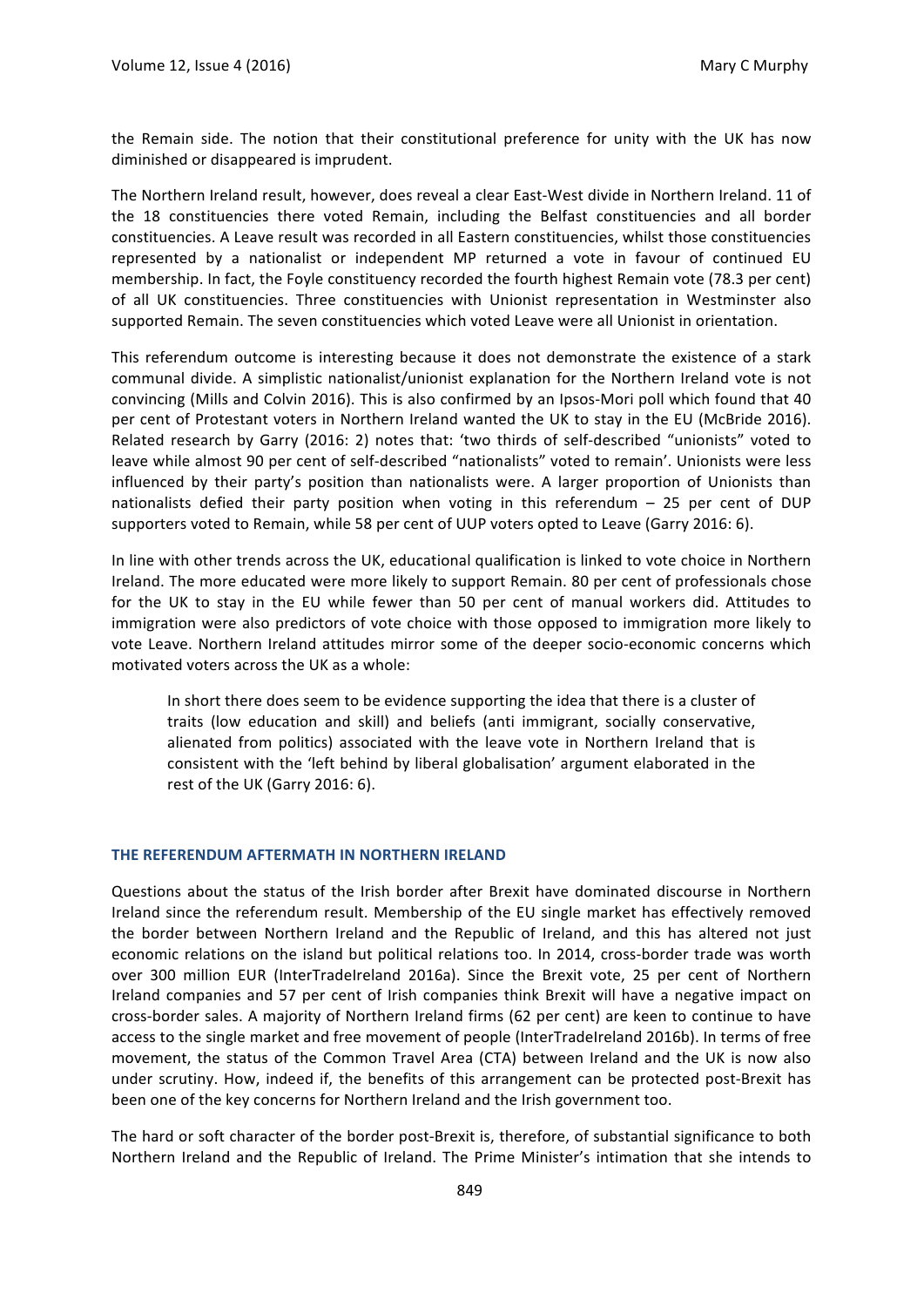prioritise border controls over single market access however, suggests that she favours a hard Brexit. This would likely require the re-imposition of a more visible border between Northern Ireland and the Republic of Ireland including border controls and fortification. The political and psychological impact of such a move threatens to undermine the ongoing (and still fragile) Northern Ireland peace process. Former Northern Ireland Secretary of State, Lord Mandelson, has noted (*Belfast Newsletter* 15 March 2016): 

... the reimposition of a formalised border would be a radical departure from the established strategy of the administrations in Dublin, London and Belfast. Anything in my view that strengthened a sense of separatism between Northern and Southern Ireland – physically, economically, psychologically – has the potential to upset the progress that has been made and serve as a potential source of renewed sectarianism that would always bear the risk of triggering further violence in Ireland, particularly in the North.

Whether a hard or soft border materialises has potentially profound political and economic implications for the region, and for the island of Ireland as a whole. There are various ideas about how new border arrangements might be structured and managed, and in particular how disruption to trade and free movement might be avoided. The Irish government's *Contingency Framework* for Brexit (see its Appendix) notes:

While ultimately dependent on the outcome of EU-UK trade negotiations, analysis will be deepened on options for possible customs and excise controls, including the role of modern technology, with a view to minimising impediments to trade.

There are ideas too about where the border might be. Moving border controls away from the border between North and South, and shifting them to the sea border between Northern Ireland and the UK has been mooted as a means to allow for a soft border to exist on the island of Ireland. The political ramifications of such a move, however, and perhaps more especially its symbolic effect, can be construed as creating a de facto united Ireland, a proposition which is vehemently opposed by Unionists. 

The Northern Ireland Executive's response to the referendum outcome has been minimal. A joint letter to the Prime Minister from the First Minister and Deputy First Minister outlines key concerns for Northern Ireland during this new era. It emphasises concerns about the border, and it also references other areas including trade, energy, EU funding and the agri-food and fisheries industry where the Northern Ireland Executive wishes to be involved and engaged in protecting key interests. Beyond this limited show of cross-party unity however, there is no clear contingency plan in Northern Ireland. McGowan (2016) notes how problematic this is:

many of Northern Ireland's core priorities  $-$  such as agriculture and fishing  $-$  may be less important issues for the UK negotiating position as a whole. The Executive needs to advance its priorities and it will be imperative for it to develop meaningful dialogue with David Davis' Department for Exiting the European Union.

The inability of the Executive to agree a joint position is echoed in the Northern Ireland Assembly. A recent motion endorsing a proposal that there should be legal recognition of the unique status of Northern Ireland and the circumstances on the island as part of the arrangements to leave the EU was defeated by a single vote on 17 October 2016. The fractious debate which preceded the vote further underlines the absence of an agreed strategy in Northern Ireland and highlights the division between nationalists and unionists about how to deal with the implications of Brexit for Northern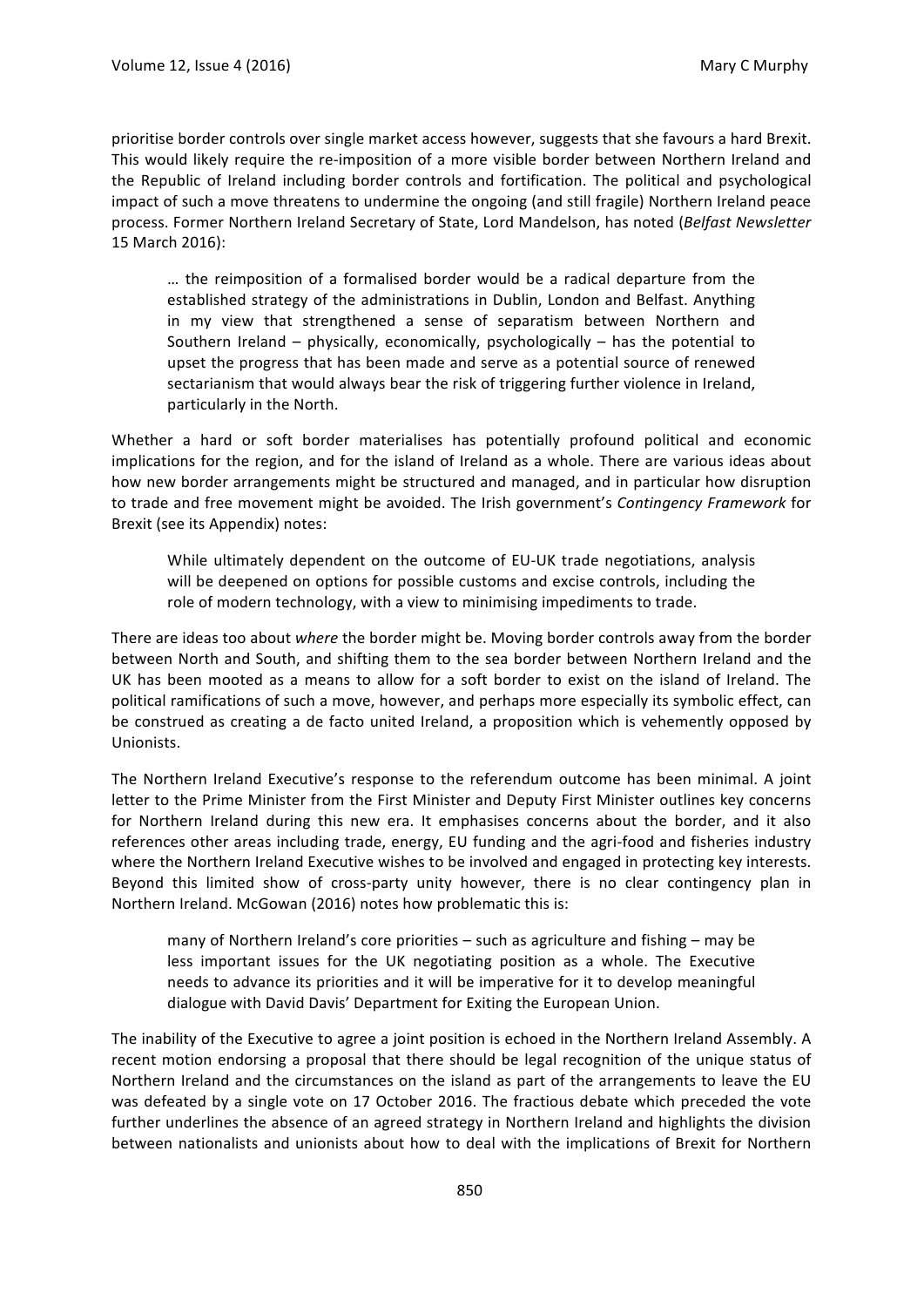Ireland (see Northern Ireland Assembly 2016). This additional lack of political cohesion and unity limits the strength of Northern Ireland's position during the various negotiations to come.

There are other avenues too, including the Northern Ireland Assembly committees and the institutions created by the 1998 Belfast Agreement, namely the North-South Ministerial Council (NSMC) and the British-Irish Council (BIC). The Northern Ireland Assembly committees have not been vociferous in their examination of the referendum vote. There has been only limited committee discussion of the implications of the result, and there are no plans to convene an inquiry or consultation. This contrasts with the work of other parliaments, in London and Dublin, which have engaged in deeper examination of the impact of Brexit on relations with Ireland.

There has been some tentative engagement with other institutions. The BIC, in particular, may become an interesting forum for the UK's regions and nations to communicate their views. An extraordinary meeting of the Council took place in Cardiff on 22 July 2016 to discuss the implications of Brexit. A new Joint Ministerial Committee on EU Negotiations (JMC(EN)) will be the primary vehicle for agreeing a UK approach to the Article 50 negotiations and for accommodating the interests of all constituent units of the UK. Irish government attempts to harness an all-island crossparty and cross-sectoral approach to Brexit have been thwarted by Unionist non-participation in the *All-Island Civic Dialoque on Brexit* which convened in Dublin on 2 November 2016. The initiative, however, does include some Northern Ireland civil society representation and it envisages future meetings and dialogue.

#### **CONCLUSION**

The June 2016 referendum rejection of UK membership of the EU has thrown up a whole series of pronounced challenges for the Union, for the UK, its neighbours and its constituent units. The UK wide referendum has been criticised for the way in which it allowed unchecked commentary on the EU (by both Leavers and Remainers) to inform the narrative. The quality of the debate and the discussion suffered (see Liddle 2016). In Northern Ireland, the bigger issue was not so much the quality of the debate, rather the limited and late amount of debate. The Northern Ireland administration, political parties and civil society were slower to engage with key referendum issues. The quality of debate was also restricted by a lack of information, data and expertise specifically relevant to Northern Ireland.

The referendum result in Northern Ireland produced majority support for Remain and revealed some cross-party and cross-community support for this outcome. It also produced a result which conflicts with that of the UK as a whole and begs questions about how to accommodate Northern Ireland's preference. The possibility of a 'special arrangement' for Northern Ireland has been mooted, but there is little clarity about the detail of such a scenario. The seeming inability of the parties to the Northern Ireland Executive and Assembly to agree and to implement a framework for dealing with Brexit diminishes the strength of Northern Ireland input to the wider process of the UK extracting itself from the EU. In the past, Northern Ireland's failure to agree and communicate a position on various EU policies has been damaging (see Murphy 2014). On this occasion, however, the stakes are arguably very much higher.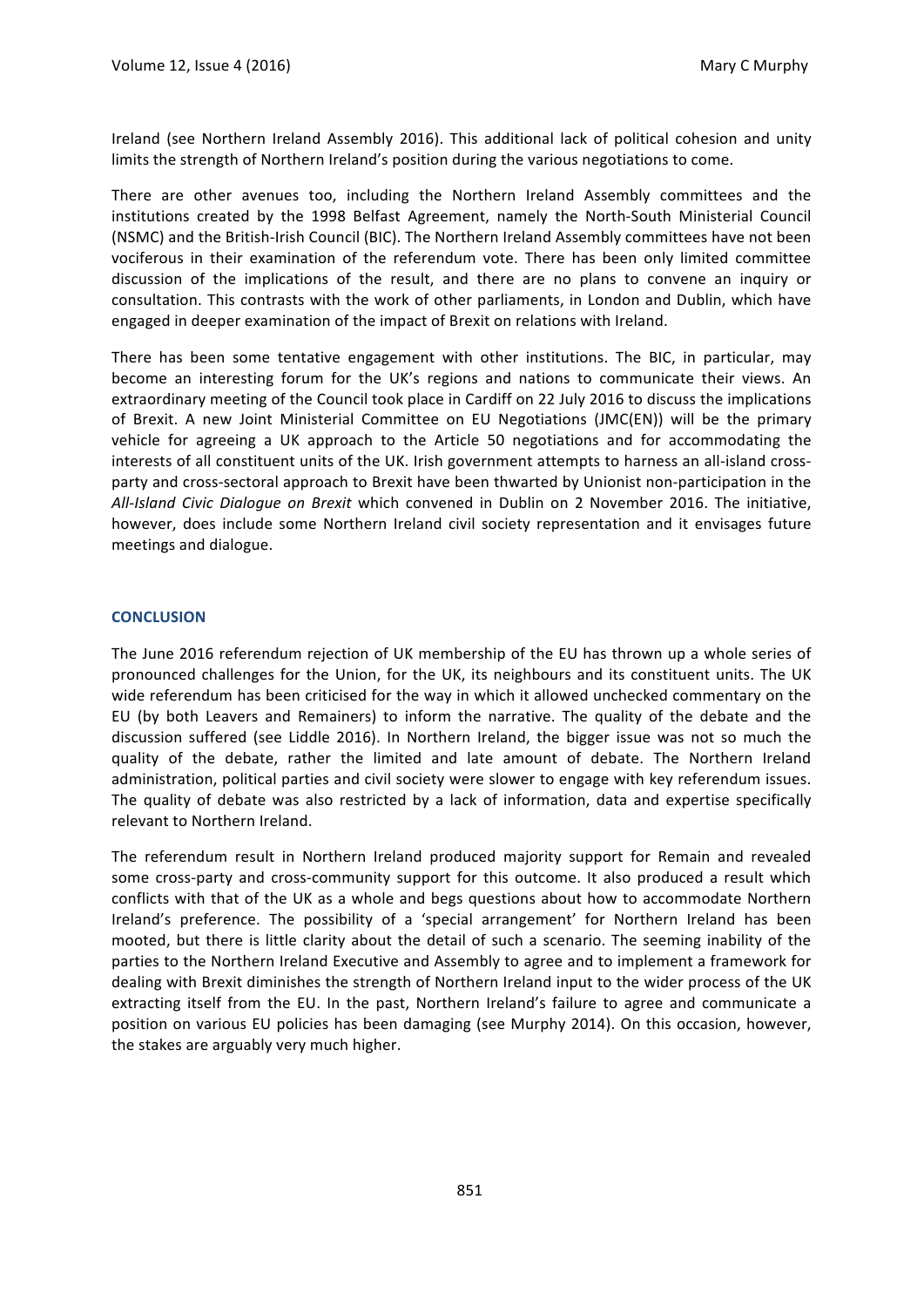#### **CORRESPONDENCE ADDRESS**

Mary C. Murphy, Department of Government, O'Rahilly Building, University College Cork, Cork, Ireland [maryc.murphy@ucc.ie].

#### **ENDNOTES**

<sup>1</sup> The Northern Ireland Assembly Research and Information Service briefing paper, The EU Referendum and Northern *Ireland: Information Resources* (20 May 2016) provides a clear illustration of the lack of consideration of the referendum issue by the Northern Ireland Assembly relative to Westminster, the Irish Parliament and other UK devolved legislatures.

#### **REFERENCES**

Belfast Newsletter (2016) 'Mandelson: EU exit risks peace process and return to violence', *Belfast Newsletter*, 15 March. Available online: http://www.newsletter.co.uk/news/mandelson-eu-exit-risks-peace-process-and-return-to-violence-1-7278793 [accessed 5 November 2016].

Department of the Taoiseach (2016) National Risk Assessment 2016: Overview of Strategic Risks, Dublin: Department of the the state online: Taoiseach. The state online: Available the state online:

http://www.taoiseach.gov.ie/eng/Publications/Publications\_2016/2016\_National\_Risk\_Assessment.pdf [accessed 4 November 2016]. 

Economic and Social Research Institute (ESRI) (2015) Scoping the Possible Economic Implications of Brexit on Ireland, November. Available online: https://www.esri.ie/pubs/RS48.pdf) [accessed 10 November 2016].

EU Debate NI (2016) To remain or leave? Northern Ireland and the EU referendum, Belfast: EU Debate NI, Available online: <http://eudebateni.org/wp-content/uploads/2015/11/To-Remain-or-Leave-Northern-Ireland-and-the-EU-Referendum.pdf> [accessed 6 November 2016.]

Garry, J. (2016) 'The EU Referendum Vote in Northern Ireland: Implications for our Understanding of Citizens' Political Views and Behaviour', *Knowledge Exchange Seminar Series (KESS)* (Northern Ireland Assembly), 12 October.

Hayward, K. and Murphy, M.C. (2012) 'The (Soft) Power of Commitment: The EU and Conflict Resolution in Northern Ireland'. *Ethnopolitics* 11 (4): 439-452. 

InterTradeIreland (2016a) *All-Island Trade* Statistics. Available online: http://www.intertradeireland.com/researchandpublications/trade-statistics/total\_cross\_border\_trade/ [accessed 16 November 2016]. 

InterTradeIreland (2016b) *Business Monitor Q2 Summary Results*. Available online: http://www.intertradeireland.com/researchandpublications/business\_monitor/ [accessed 11 November 2016].

'Irish Government Brexit Contingency Plans Announced', *Department of the Taoiseach Press Release* (n.d.). Available online: 

http://www.taoiseach.gov.ie/eng/News/Government\_Press\_Releases/Irish\_Government\_Brexit\_Contingency\_Plans\_Anno unced.html [accessed 11 November 2016].

Levy, D., Aslan, B. and Bironzo, D. (2016) UK Press Coverage of the EU Referendum, Oxford: Reuters Institute for the Study of Journalism.

Liddle, R. (2016) 'From Pain to a Plan'. *The Political Quarterly*, 87 (3): 365-371. 

McBride, S. (2016) 'Just 15% of Catholic Voters Backed Brexit, Says Major Study', Belfast Newsletter, 15 October. Available online: http://www.newsletter.co.uk/news/just-15-of-catholic-voters-backed-brexit-says-major-study-1-7630311 [accessed 4 November 2016]. 

McCann, G. and Hainsworth, P. (2016) 'Brexit and Northern Ireland: The 2016 Referendum on the United Kingdom's Membership of the European Union', Irish Political Studies, early view (21 October).